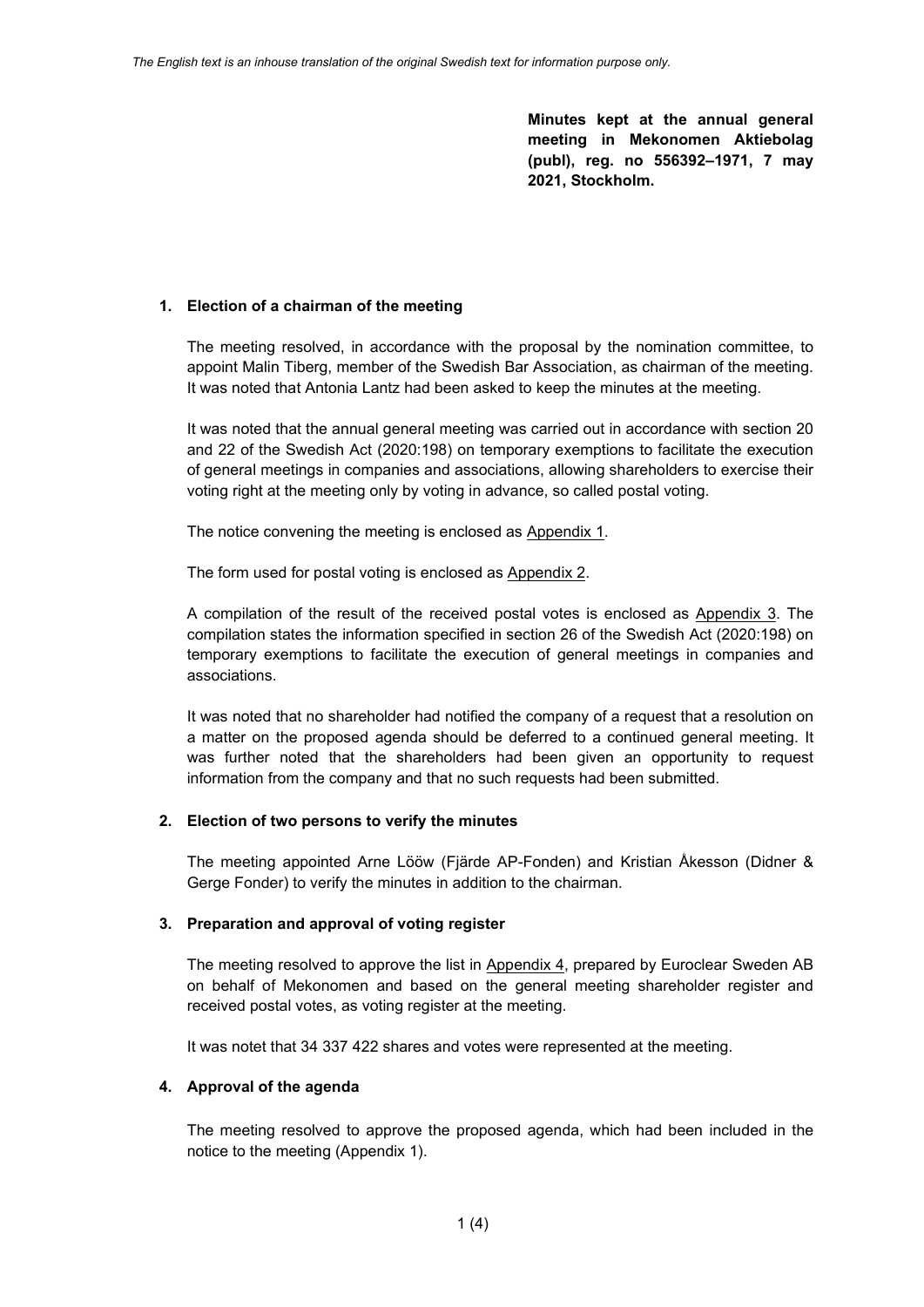It was noted that the complete proposals of the board and the nomination committee have been included in the notice, and that the notice, the annual report and auditor's report for 2020, the consolidated financial statements and the auditor's report on the consolidated financial statements for 2020, the board's remuneration report according to chapter 8 section 53 a of the Swedish Company Act and the audiotrs statement in accordance with chapter 8 section 54 of the Swedish Company Act have been presented by having been available at the company and at the company's website for more than three weeks before the meeting. The documents have been sent to the shareholders upon request.

## **5. Determination of whether the meeting has been duly convened**

The meeting was declared duly convened as the notice convening the meeting has been available on the company's website since 30 March 2021 and has been published in the Swedish Official Gazette (Sw: Post och Inrikes Tidningar) on 1 April 2021 and that an advertisement stating that the notice had been published was included in Dagens Nyheter on 1 April 2021.

# **6. Presentation of the annual report and auditor's report, the consolidated financial statements and the auditor's report on the consolidated financial statements, and the auditor's statement on whether the guidelines for remuneration of senior executives have been adhered to**

It was noted that the accounts and reports for 2020 and the autitors statement were presented as the documents have been available in accordance with what is noted above.

## **7. Resolution on adoption of the income statement and balance sheet and the consolidated income statement and consolidated balance sheet**

The meeting resolved to adopt the income statement and balance sheet and the consolidated income statement and consolidated balance sheet for the financial year 2020.

#### **8. Resolution on discharge of the directors and CEO from liability**

The meeting resolved to discharge the board members and the CEO from liability for the financial year 2020.

It was noted that the board members and the CEO that own shares in the company did not participate in the resolution that concerned themselves.

## **9. Resolution concerning disposition of the company's result in accordance with the adopted balance sheet**

The meeting resolved, in accordance with the board's proposal, that no dividend shall be paid for the financial year 2020 and that the earnings at the disposal of the meeting shall be carried forward to new account.

#### **10. Determination of the number of directors and deputy directors**

The meeting resolved, in accordance with the proposal of the nomination committee, that the board shall consist of seven board members, without deputies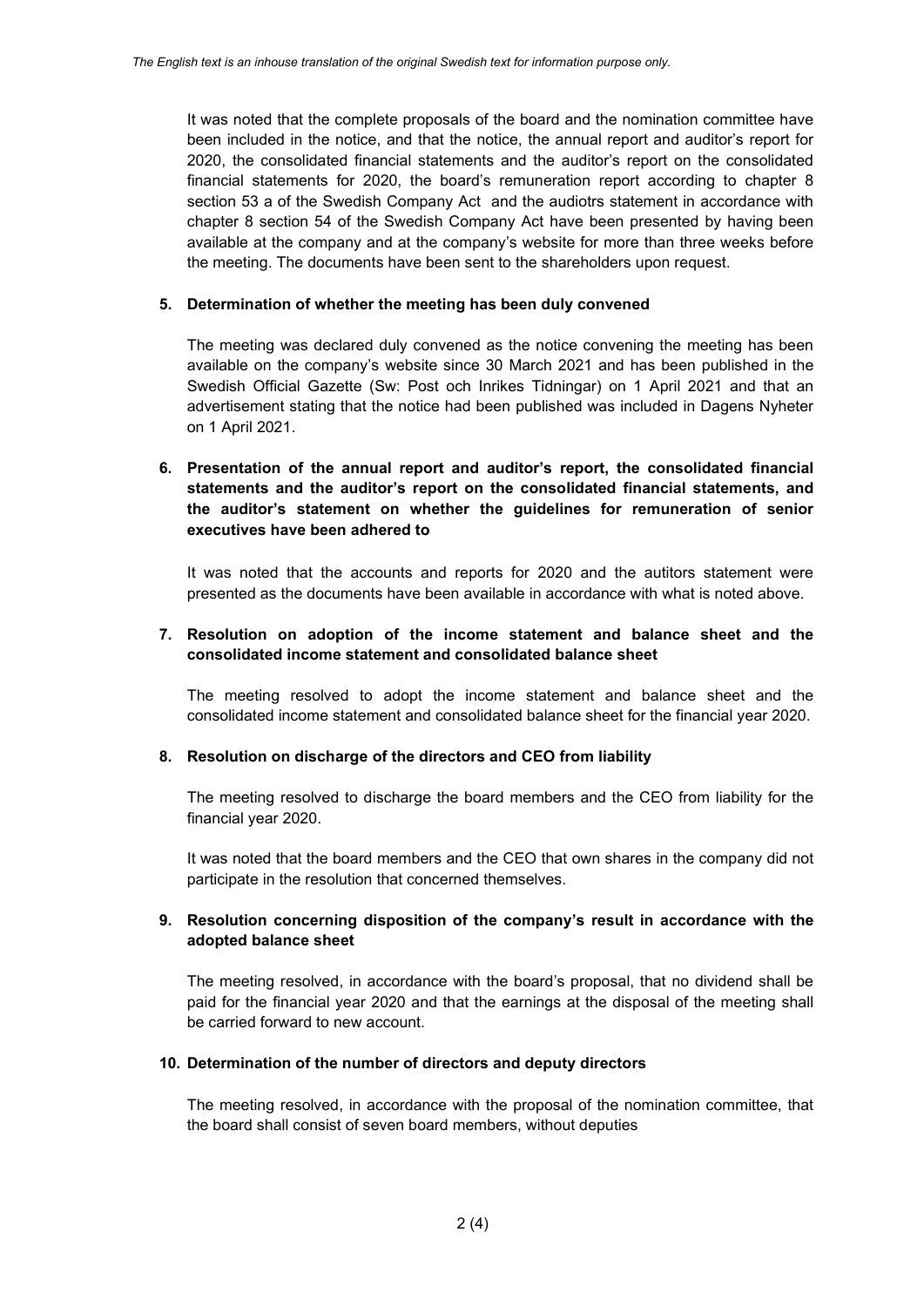### **11. Determination of fees to the board and the auditor**

The meeting resolved, in accordance with the proposal of the nomination committee, on the following fees: SEK 650,000 to the chairman of the board, SEK 420,000 to the vice chairman of the board and SEK 315,000 to each of the other meeting-elected directors. The following fees shall be paid for committtee work: SEK 125,000 to the chairman of the audot committee and SEK 55,000 to each of the other members of the audit committee, and SEK 50,000 to the chaimran of the remuneration committee and SEK 25,000 to each of the other members of the remuneration committee.

The meeting further resolved that auditor's fee shall be paid in accordance with approved account.

#### **12. Election of the board members and chairman**

It was noted that information about the proposed board member's positions in other companies had been available on the company's website.

The meeting resolved, in accordance with the proposal of the nomination committee, on reelection of directors Eivor Andersson, Kenny Bräck, Joseph M. Holsten, Magnus Håkansson and Helena Skåntorp, as well as election of Robert M. Hanser and Michael Løve as new directors.

Robert M. Hanser was elected as chairman of the board.

### **13. Election of auditor**

The meeting resolved, in accordance with the proposal of the nomination committee, on reelection of PricewaterhouseCoopers AB as the company's auditor for the period until the end of the 2022 annul general meeting. Pwc has announced that Linda Corneliusson will continue as auditor in charge.

### **14. Resolution on guidelines for remuneration of senior executives**

The meeting resolved to approve the board's proposal on guidelines for remuneration of senior executives, Appendix 5.

#### **15. Presentation and approval of the board's remuneration report**

It was noted that the remuneration report for 2020 were presented as it has been available in accordance with what is noted above

The meeting resolved to approve the report of remunerations prepared by the board in accordance with chapter 8 section 53 a of the Swedish Companies Act.

#### **16. Resolution on a long-term share-based incentive program (LTIP 2021)**

The meeting resolved to approve the board's proposal to implement a long-term sharebased incentive program (LTIP 2021) to group management in Mekonomen and certain other key employees in the group in accordance with Appendix 6.